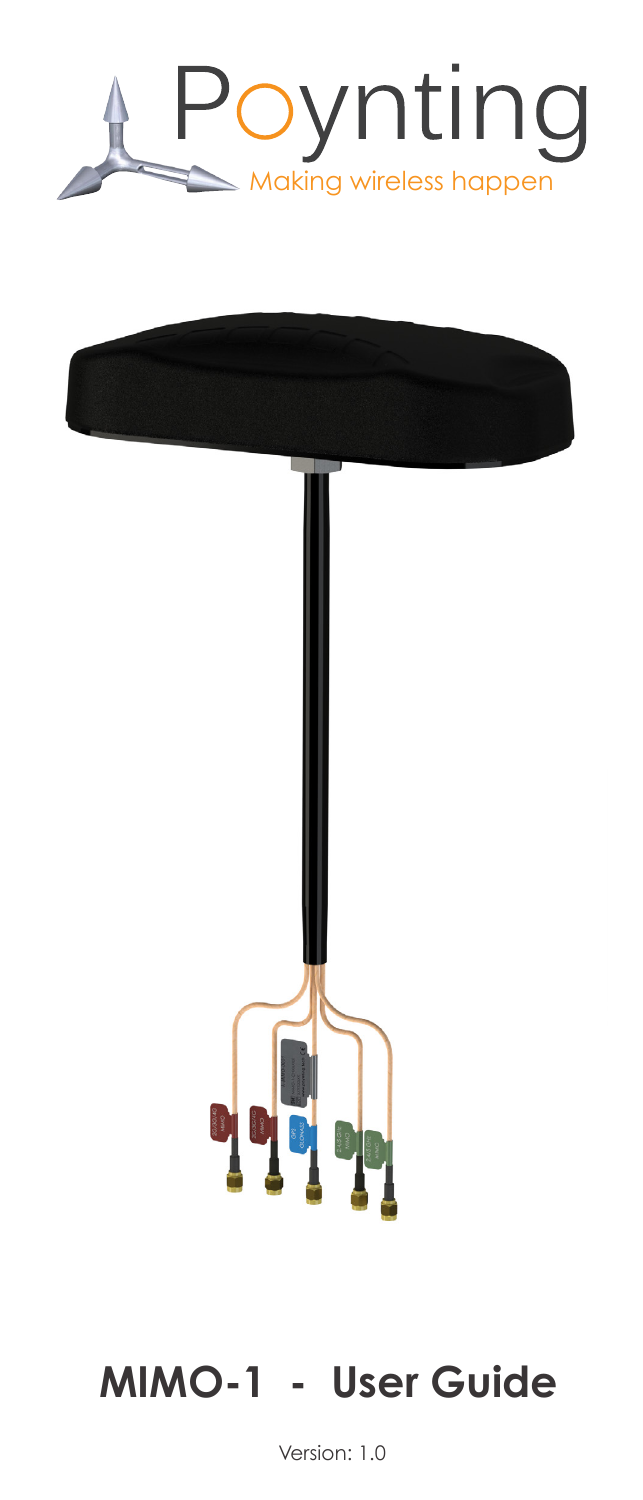| 1.               | <b>Packing Check List</b>   | 4  |
|------------------|-----------------------------|----|
| 2.               | <b>Tools Required</b>       | 5  |
| 3.               | <b>Optional Accessories</b> | 6  |
| $\overline{4}$ . | Introduction                | 7  |
| 5.               | Installation Instructions   | 8  |
| 6.               | <b>Routing Cables</b>       | 11 |
| 7.               | Safety                      | 12 |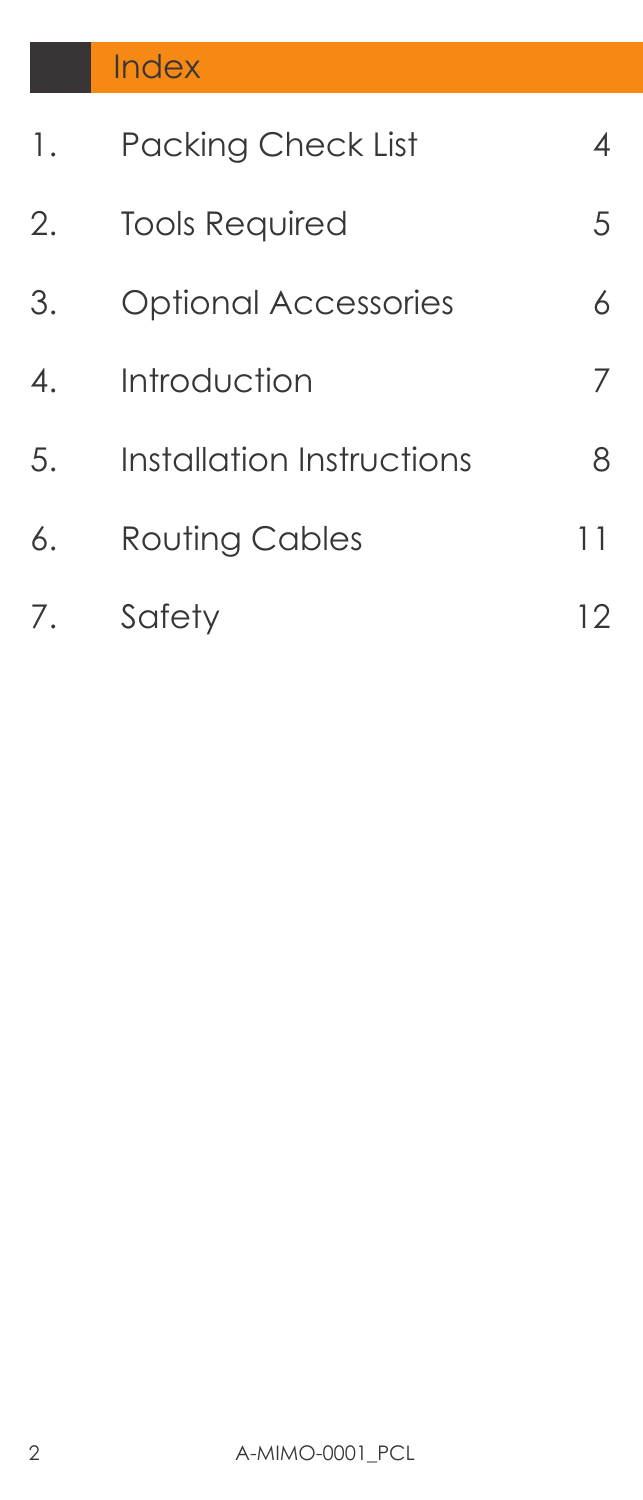#### **Packing Check List 1**

| <b>Item</b> | Description                 | Quantity |
|-------------|-----------------------------|----------|
|             | A-MIMO-0001<br>Antenna only |          |
| 2.          | <b>M18 Nut - SS</b>         |          |
| 3.          | M18 Star washers            |          |

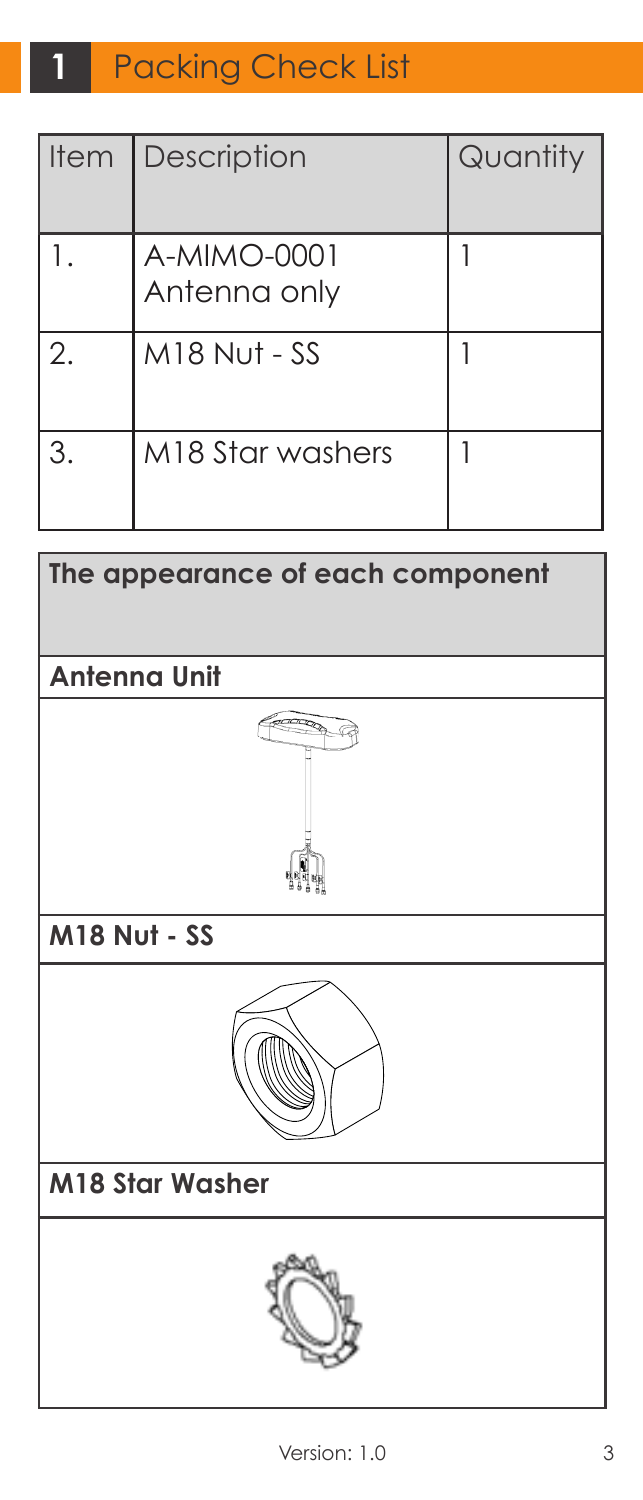#### Tools Required **2**

| Item                                                                            |   |
|---------------------------------------------------------------------------------|---|
| Safety goggles                                                                  |   |
| Drills (Pilot drill<br>(3mm) and Hole<br>saw(20mm) or step<br>drill (4 - 20mm)) |   |
| Masking tape                                                                    |   |
| Hand drilling<br>machine                                                        |   |
| Centre punch                                                                    |   |
| Hammer                                                                          | O |
| 27mm spanner/<br>wrench                                                         |   |
| Drilling template<br>(available on www.poynting.tech)                           |   |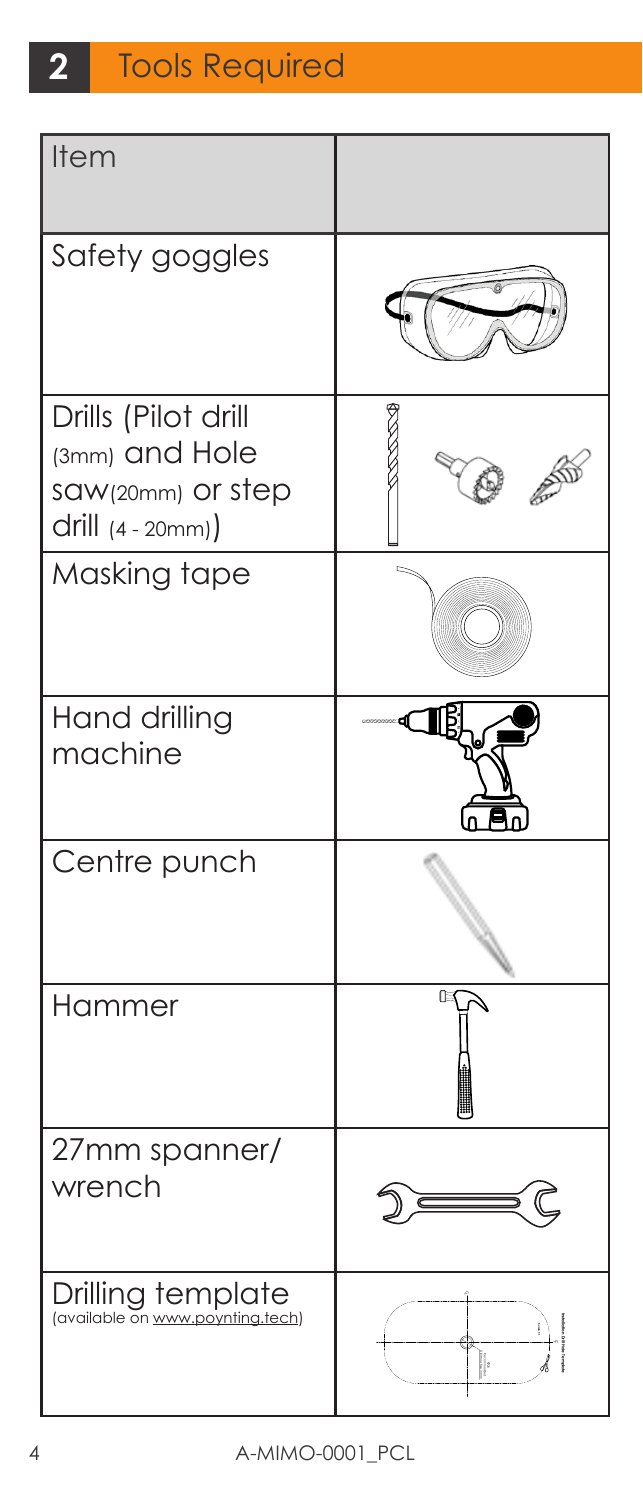#### **Optional Accessories**

#### **1. Various Cable extensions are available**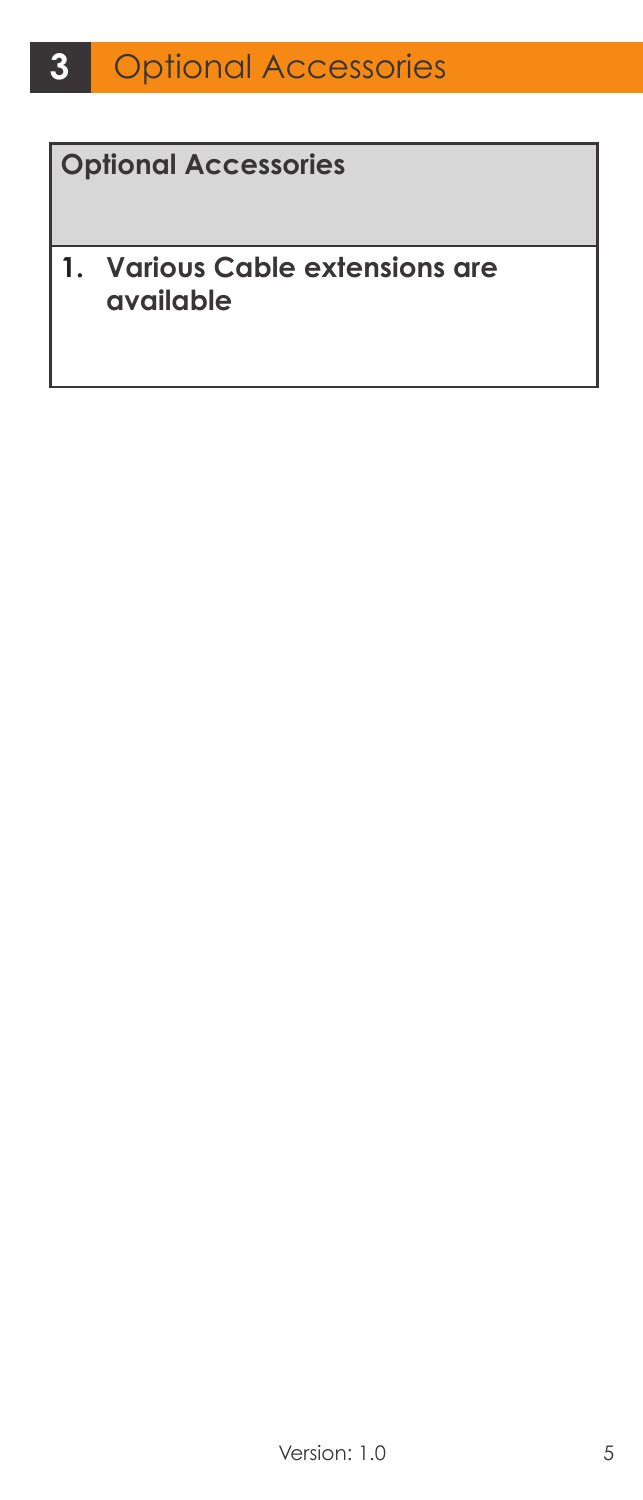This User Guide provides information on the installation instructions of the MiMo-1 antenna.

### **Cable Configuration**

Exploded View



**Extension Cable Wiring Diagram**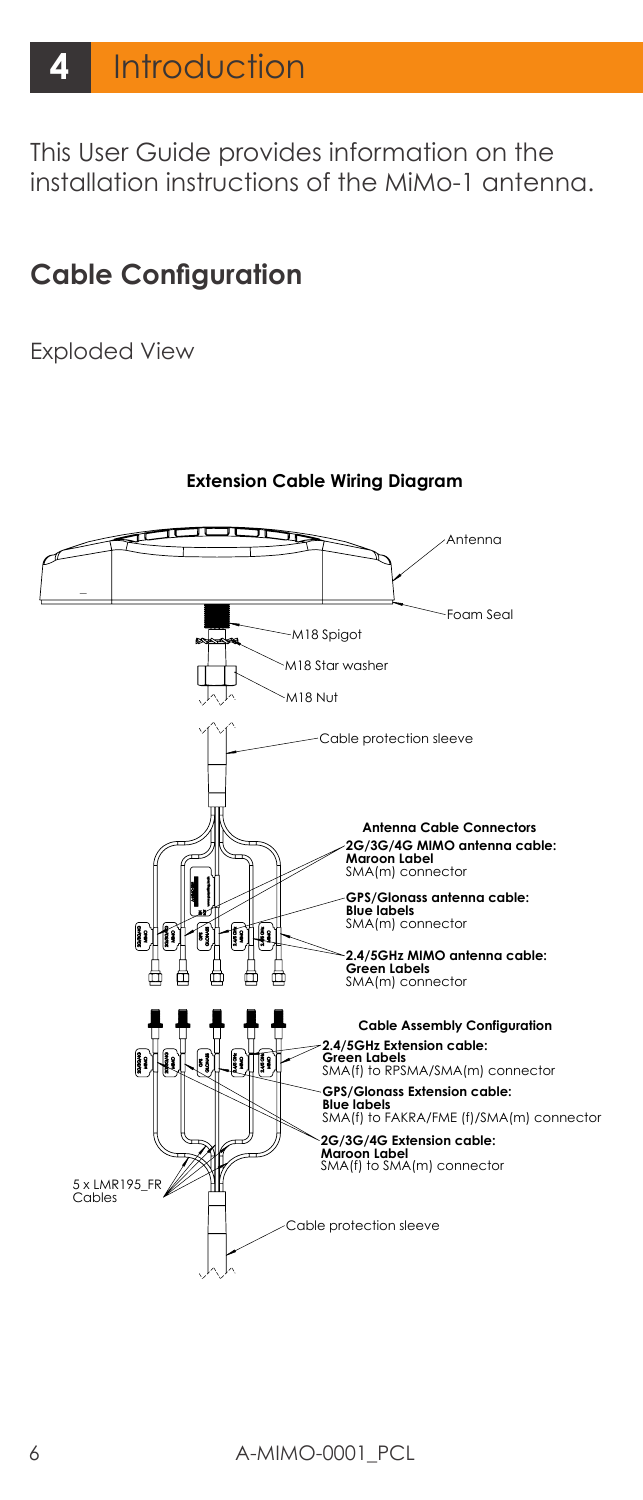## **Mounting the antenna**

- Download the 1:1 drill template from http://www.poynting.tech.
- Choose the mounting location carefully. Choose a position at least 50cm from heat sources and with a clear line of sight to the sky. It is recommended that the antenna be installed at the highest possible location on the vehicle's roof so that signal can be received in a 360° radius, clear of obstacles including parts of the vehicle's body and that the mounting surface is as flat as possible. The selected location must have a conductive metallic surface area which is a minimum of ±400x400mm to achieve optimal performance.
- Once you have decided on the location and checked that there are no obstructions such as cables or channels below the mounting surface, for the fastening nut and cables to pass through, use the downloaded 1:1 drill template to mark the mounting location.
- To prevent the marking tool or drill sliding off course, use masking tape over the drilling point to help hold the drill point in place. The masking tape also prevents hot shavings from the drill or hole saw which could penetrate and damage the painted surface.
- Set the drilling machine to low speed and carefully drill a pilot hole (Ø3mm drilling bit works well). Use a Ø20mm metal hole saw or step drill to open the hole to the required size.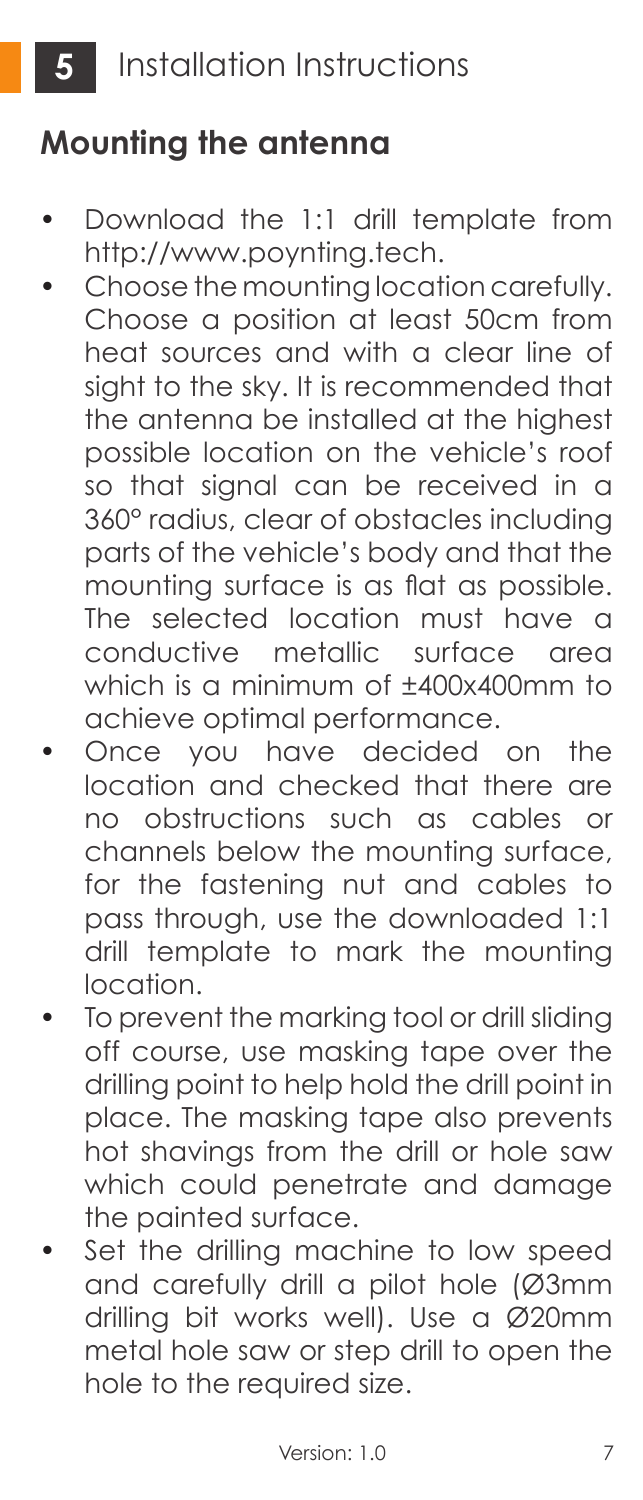*Note: The recommended drill hole diameter for MiMo-1 is Ø20mm.*



Go to: www.poynting.tech to download the scale 1:1 template.

- Clean the entire surface on which you plan to mount the antenna. Cleaning is done so as not to damage the vehicle's paint and to ensure good contact of the foam surface to the mounting area. Alcohol wipes can be used to remove oil and dirt from the surface. Be careful not to common the scale is the molecular to download the scale is it template.<br>
Clean the entire surface on which you<br>
plan to mount the antenna. Cleaning<br>
done so as not to damage the vehicle<br>
paint and to ensu
- Remove the wax protection paper from the adhesive foam seal at the base of the antenna.
- Insert the antenna cables and threaded spigot through the drilled hole.
- Push the antenna down onto the mounting surface and make sure the antenna is placed straight and correctly.
- Fit the M18 star washer and M18 nut from the inside of the mounting platform.
- Tighten the M18 Nut to 20Nm torque.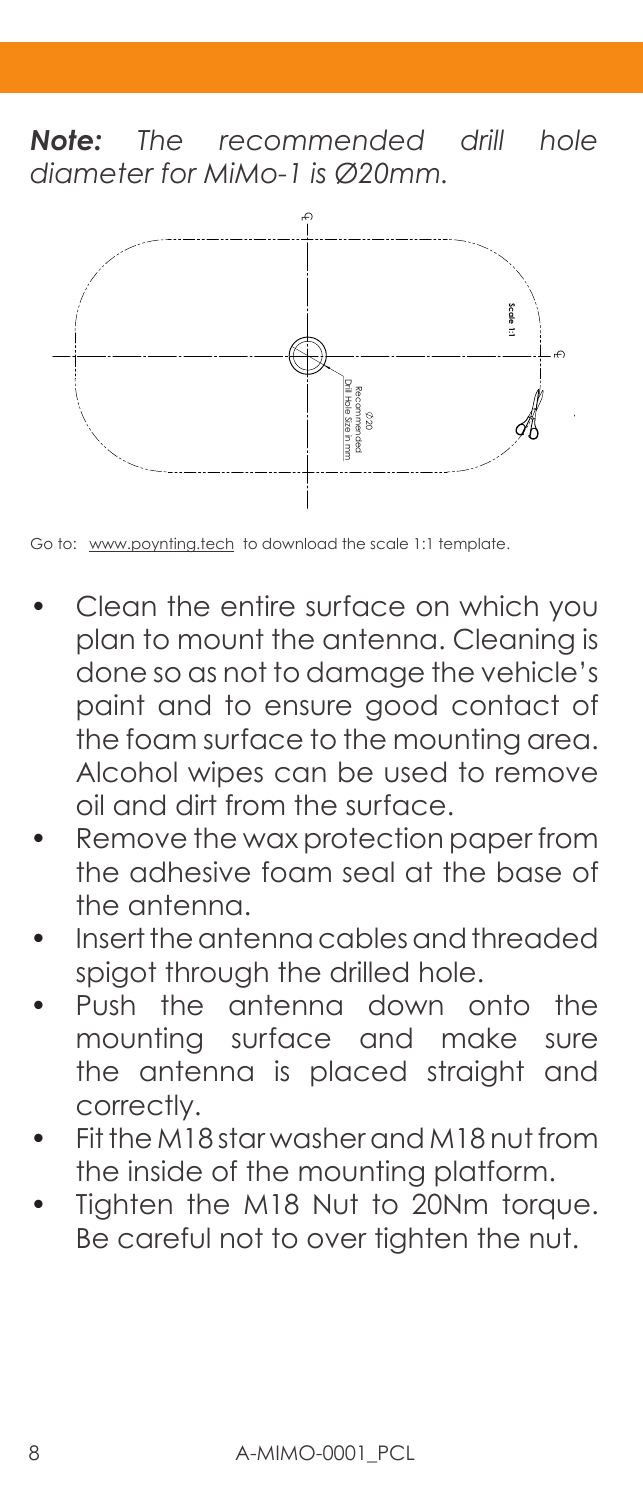# **Installation Drawing**

#### **NOTE:** Torque specifications: *Recommended fastening torque 20Nm* Note:max tightening torque is 30Nm

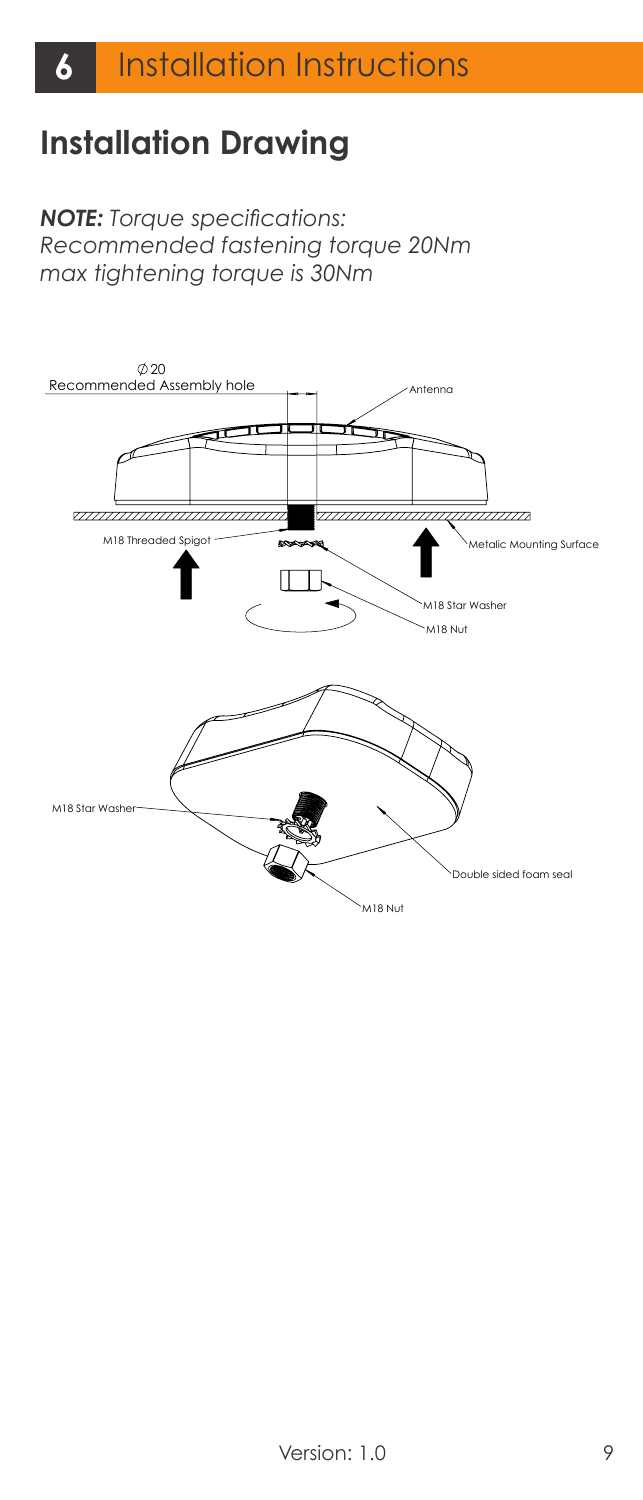# **7** Routing Cables

- Survey the planned cable route and look for any blocked passages. Consider alternate routes to find the best available path. If extension cables are needed, refer to the cable configuration diagram. Always keep the cables as short as possible to make sure that minimum cable losses are achieved.
- Tighten the cable's SMA connectors to 0.3-0.6Nm torque to ensure that the MiMo-1 cables are properly secured to the extension cables

*Note: Take advantage of any existing cable channels e.g., brake light opening or wiring conduits to route the cables.*

- Avoid running cables through components or sharp apertures that may cause excessive chafing. Doing so may erode the jacket and break signal continuity. Also, avoid kinking, pinching, or twisting a cable during a run.
- Use cable ties to secure the antenna cables.

### **When handling the antenna cables, it is essential you follow these basic rules:**

- Never pull on the cable connectors; pull only on the cable.
- Never run cables in a manner that interferes with the driver's ability to safely operate the vehicle.
- Tighten the connectors that connect to the modem/radio to 0.3-0.6NM to ensure that the cables don't rattle loose.